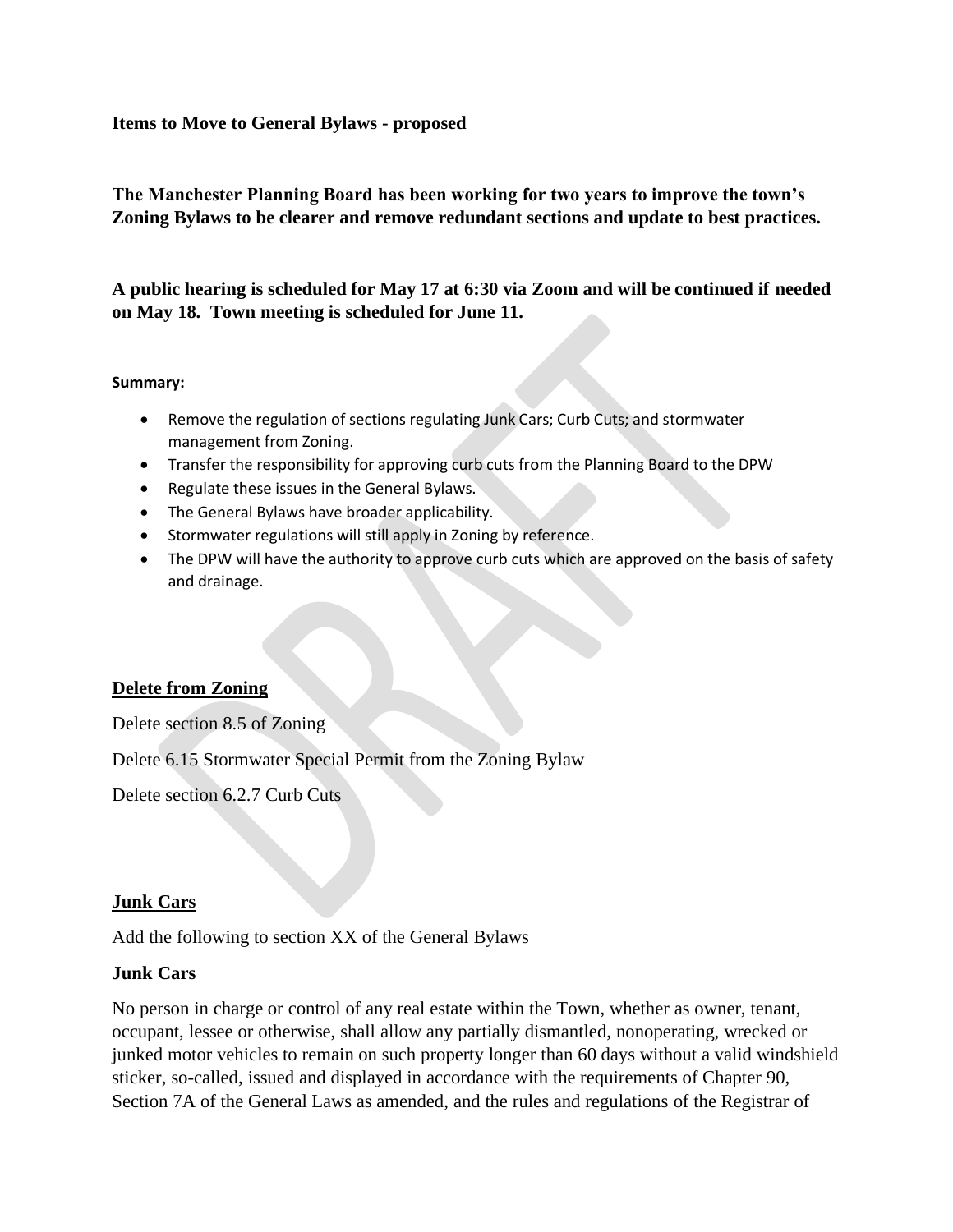Motor Vehicles, unless a permit therefor has been obtained from the Zoning Board of Appeals. The Board shall not issue a permit unless it finds that such vehicle on said premises will not constitute a hazard to the safety or welfare of the inhabitants of the Town nor will otherwise nullify or substantially derogate from the intent or purpose of this By-Law. No such permit shall be required for a vehicle in an enclosed building nor for a vehicle on the property of a lawful business or farming enterprise necessary to such operation, or for motor vehicles at the place of business of a holder of a class license under Sections 58 and 59 of Chapter 140 of the General Laws.

# **Curb cuts**

## Amend the General Bylaws as

# ARTICLE X: POLICE AND OTHER REGULATIONS SECTION 45: DRIVEWAY ENTRANCES

A. Purpose and Intent

The purpose of this by-law is to promote pedestrian safety, limit potential traffic conflicts, and to control the flow of water onto public ways and neighboring properties.

B. Applicability

All new and relocated driveway entrances for all land uses shall require a permit issued by the Department of Public Works (DPW). This permit shall be separate and in addition to any building permit or site plan review that may be otherwise required.

## C. Regulation of Driveway Entrances

All driveway entrances shall be located at least 20 feet from the nearest street intersection, 10 feet from the nearest driveway entrance or fire hydrant, and 5 feet from side lot lines, trees, utility poles or street light fixtures. Driveway entrances should be designed to maximize visibility in all directions, to minimize the flow of water onto the public way and adjacent properties. There shall normally be not more than one driveway apron and curb cut per residential lot. Residential uses are encouraged to utilize only one driveway entrance with two being the maximum allowable.

The driveway width as it approaches the driveway entrance shall have a minimum of 8 feet and a maximum of 12 feet in width, with a combined driveway flare area of 5 feet divided on either side of the driveway as needed and a curb return, if applicable, of no more than 3 feet.

If a sidewalk or roadway is constructed or modified, it shall be done in accordance with MAAB/ADA and DPW standards. The use of pervious materials is encouraged.

D. Administration and Enforcement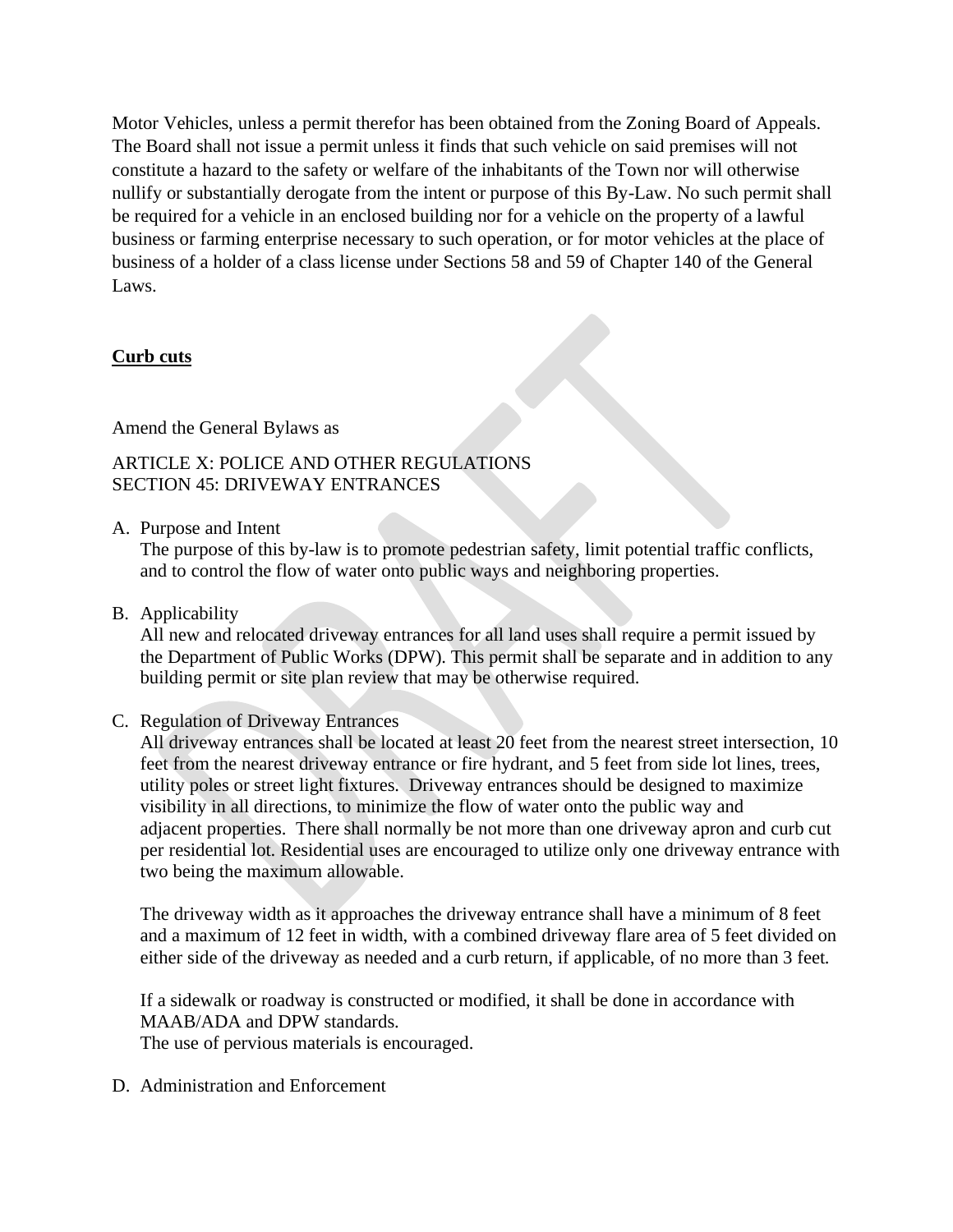Any curb cuts that do not comply with the criteria defined herein, or in the opinion of the DPW should require special review, may be permitted if a special permit is granted by the Planning Board.

All driveway entrances in existence prior to the adoption of this bylaw shall not require review unless they are substantially modified or relocated. A driveway entrance permit shall expire after 2 years of issuance.

Failure to comply with this by-law shall result in a fine of \$50 per day until the noncompliance is corrected or temporary allowances are granted by the DPW.

## **Storage of Materials**

Amend Section XXX of the General bylaws by adding the following.

## **Storage of Commercial materials and vehicles**

The building inspector shall allow the following, provide that they are not visible from the public way and do not create a nuisance:

- The storage of building and landscaping materials and equipment;
- Commercial landscaping equipment, materials, supplies;
- Unless garaged on the premises, the overnight parking of commercial vehicles owned or operated by a resident of the premises limited to one commercial vehicle less than 10,000 lbs gvw
- Storage of recreational vehicles, boats, and trailers within five (5) feet from the property line.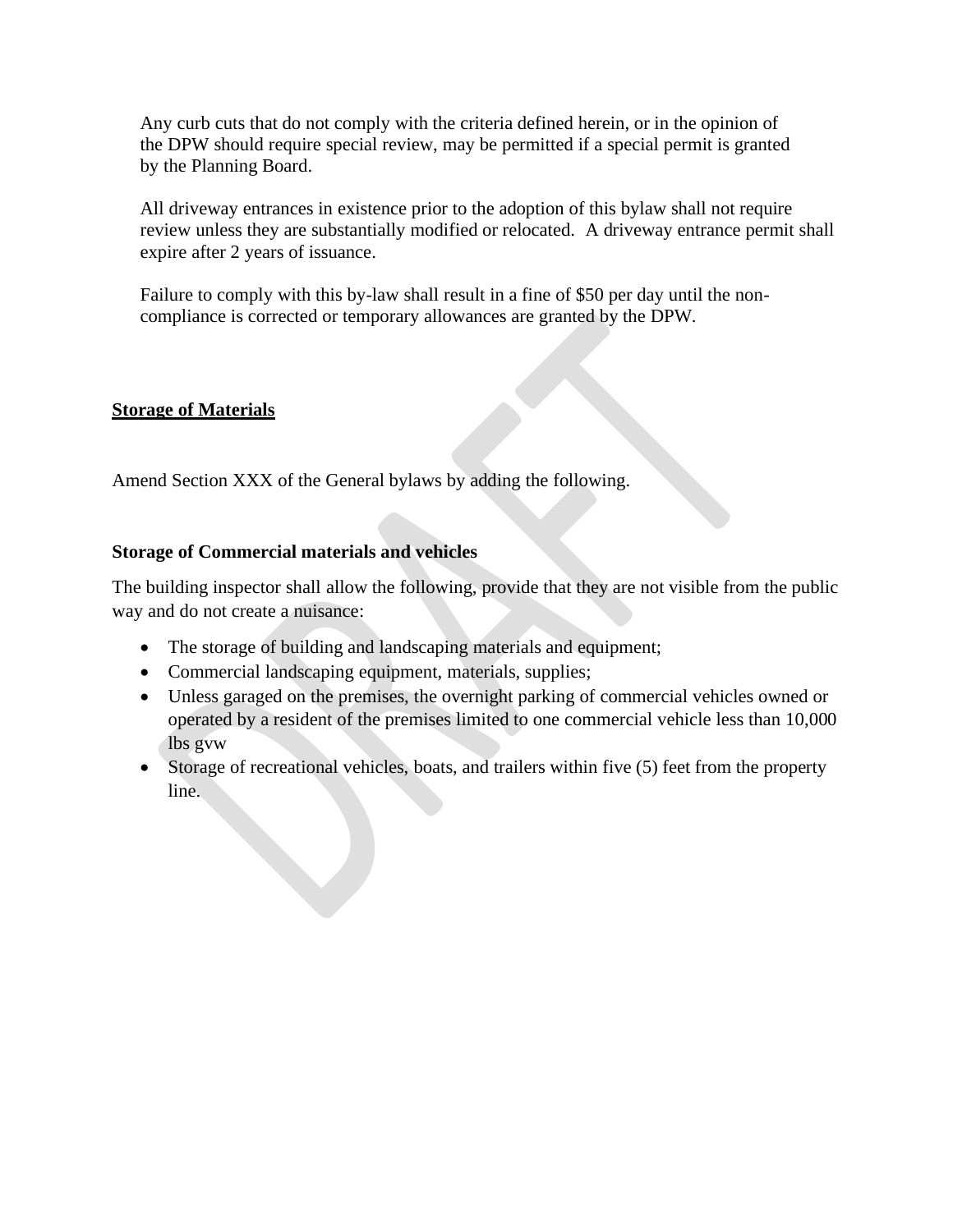#### **Stormwater**

#### Add a new Section XX of the General Bylaws as follows

#### Stormwater Management Special Permit

[Added 2007] Updated to match 2008 Massachusetts Stormwater Handbook

#### PURPOSE AND INTENT

- A. Regulation of discharges to the municipal separate storm sewer system (MS4) is necessary for the protection of the Town of Manchester-by-the-Sea's water bodies and groundwater, and to safeguard the public health, safety, welfare and the environment. Increased and contaminated stormwater runoff associated with developed land uses and the accompanying increase in impervious surface are major causes of impairment of water quality and flow and contamination of drinking water supplies, erosion of stream channels, alteration or destruction of aquatic and wildlife habitat, and flooding.
- B. This By-Law establishes stormwater management standards for the final conditions that result from development and redevelopment projects, as well as construction activities, to minimize adverse impacts offsite and downstream which would be borne by abutters to development projects and the general public.
- C. The goals and objectives of this By-law are:
	- 1. To require practices to control the flow of stormwater from new and redeveloped sites into the Town storm drainage system in order to prevent flooding and erosion;
	- 2. To protect groundwater and surface water from degradation;
	- 3. To promote groundwater recharge;
	- 4. To prevent pollutants from entering the Town's municipal separate storm sewer system (MS4) and to minimize discharge of pollutants from the MS4;
	- 5. To ensure adequate long-term operation and maintenance of structural stormwater best management practices so that they work as designed;
	- 6. To comply with state and federal statutes and regulations relating to stormwater discharges; and
	- 7. To establish the Town's legal authority to ensure compliance with the provisions of this By-law through inspection, monitoring, and enforcement.

#### **DEFINITIONS**

Alteration of drainage characteristics: Any activity on an area of land that changes the water quality, force, direction, timing or location of runoff flowing from the area. Such changes include: change from distributed runoff to confined, discrete discharge; change in the volume of runoff from the area; change in the peak rate of runoff from the area; and change in the recharge to groundwater on the area.

Best management practice (BMP): An activity, procedure, restraint, or structural improvement that helps to reduce the quantity or improve the quality of stormwater runoff.

Clearing: Any activity that removes the vegetative surface cover.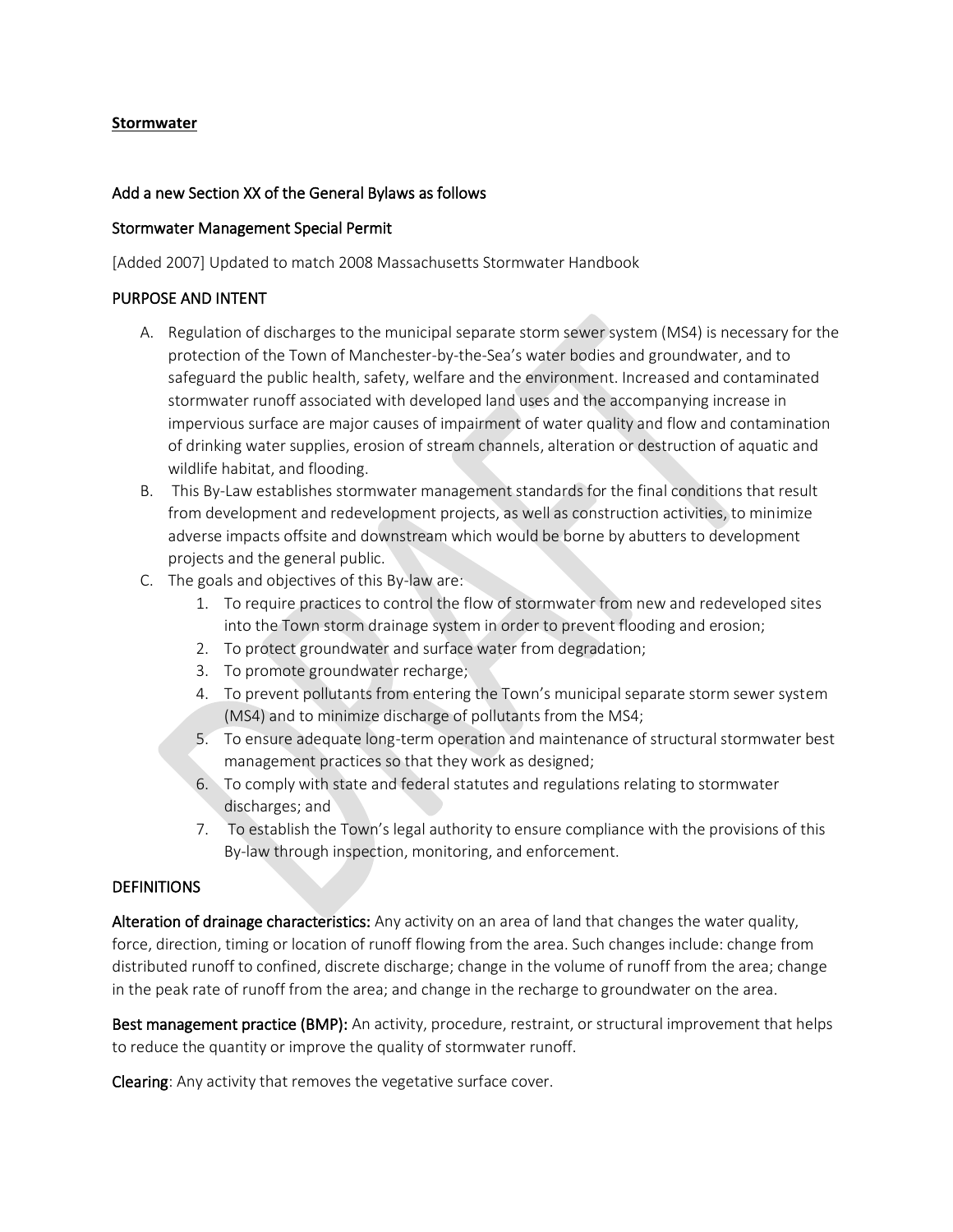Development: The modification of land to accommodate a new use or expansion of use, usually involving construction.

Disturbance of land: Any action that causes a change in the position, location, or arrangement of soil, sand, rock, gravel or similar earth materials.

Grading: Changing the level or shape of the ground surface. Grubbing: The act of clearing land surface by digging up roots and stumps.

Impervious surface: Any material or structure on or above the ground that prevents water infiltrating the underlying soil. Impervious surface includes (without limitation) roads, paved parking lots, sidewalks, and rooftops.

Massachusetts Stormwater Management Policy: The Policy issued by the Department of Environmental Protection, and as amended, that coordinates the requirements prescribed by state regulations promulgated under the authority of the Massachusetts Wetlands Protection Act G.L. c. 131 § 40 and Massachusetts Clean Waters Act G.L. c. 21 §. 23-56. The Policy addresses stormwater impacts through implementation of performance standards to reduce or prevent pollutants from reaching water bodies and control the quantity of runoff from a site.

Municipal Separate Storm Sewer System (MS4) or Municipal storm drain system: The system of conveyances designed or used for collecting or conveying stormwater, including any road with a drainage system, street, gutter, curb, inlet, piped storm drain, pumping facility, retention or detention basin, natural or man-made or altered drainage channel, reservoir, and other drainage structure that together comprise the storm drainage system owned or operated by the Town of Manchester-by-the-Sea.

Operation and Maintenance Plan: A plan setting up the functional, financial and organizational mechanisms for the ongoing operation and maintenance of a stormwater management system to insure that it continues to function as designed.

Outfall: The point at which stormwater flows out from a point source that is a discernible, confined and discrete conveyance into waters of the Commonwealth.

Outstanding resource waters (ORWs): Waters designated by Massachusetts Department of Environmental Protection as ORWs. These waters have exceptional sociologic, recreational, ecological and/or aesthetic values and are subject to more stringent requirements under both the Massachusetts Water Quality Standards (314 CMR 4.00) and the Massachusetts Stormwater Management Standards. ORWs include vernal pools certified by the Natural Heritage Program of the Massachusetts Department of Fisheries and Wildlife and Environmental Law Enforcement, all Class A designated public water supplies with their bordering vegetated wetlands, and other waters specifically designated.

Owner: A person with a legal or equitable interest in property

Person: An individual, partnership, association, firm, company, trust, corporation, agency, authority, department or political subdivision of the Commonwealth or the federal government, to the extent permitted by law, and any officer, employee, or agent of such person.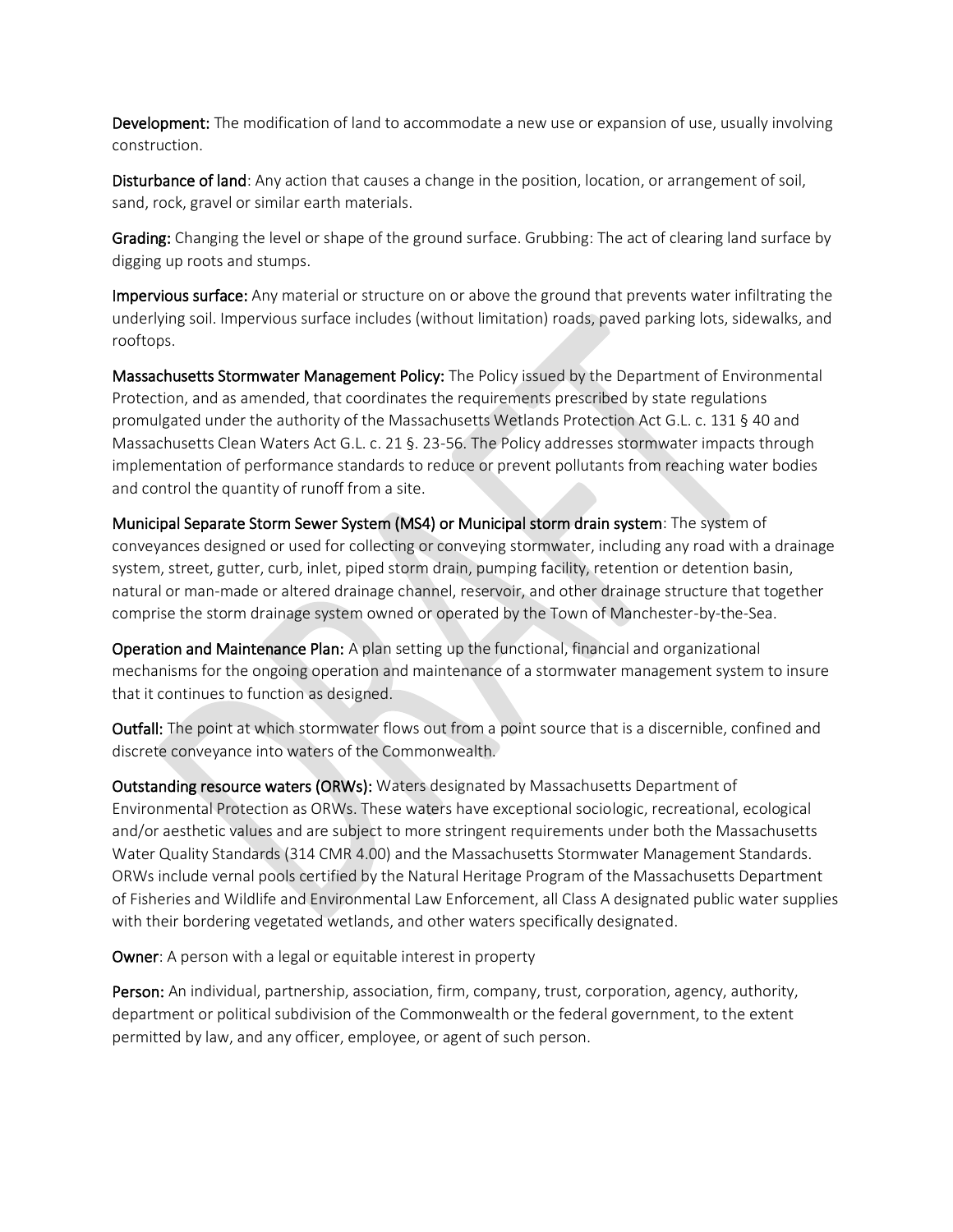Point source: Any discernible, confined, and discrete stormwater conveyance, including but not limited to, any pipe, ditch, channel, tunnel, conduit, well, discrete fissure, or container from which pollutants are or may be discharged.

Redevelopment: Development, rehabilitation, expansion, demolition or phased projects that disturb the ground surface or increase the impervious area on previously developed sites.

Runoff: Rainfall, snowmelt, or irrigation water flowing over the ground surface.

Stormwater management plan: A plan required as part of the application for a Stormwater Management Permit. See Section 6.15.7.

Stormwater: Storm water runoff, snow melt runoff, and surface water runoff and drainage.

TSS: Total suspended solids.

## 6.15.3 AUTHORITY

This By-Law is adopted under authority granted by the Home Rule Amendment of the Massachusetts Constitution, the Home Rule statutes and pursuant to the regulations of the federal Clean Water Act found at 40 CFR 122.34.

## **APPLICABILITY**

- A. No person may undertake a construction activity; including clearing, grading, and excavation; that results in a land disturbance that will disturb equal to or greater than one acre of land or will disturb less than one acre of land but is part of a larger common plan of development that will ultimately disturb equal to or greater than one acre of land draining to the Town's municipal separate storm sewer system without a special permit from the Planning Board.
- B. Activities or land uses that otherwise require a special permit from the Planning Board shall not be required to obtain an independent special permit under to this Section 6.15 provided that the applicable terms, conditions, and requirements of this Section 6.15 are imposed within the special permit issued by the Planning Board.
- C. Exemptions:
	- 1. Normal maintenance and improvement of land in agricultural use as defined by the Wetlands Protection Act regulation 310 CMR 10.04;
	- 2. Maintenance of existing landscaping, gardens or lawn areas associated with a single family dwelling;
	- 3. The construction of fencing that will not substantially alter existing terrain or drainage patterns;
	- 4. Construction and installation of utilities other than drainage (gas, water, electric, telephone, etc.) which will not alter terrain or drainage patterns;
	- 5. As authorized in the Phase II Small MS4 General Permit for Massachusetts, storm water discharges resulting from the activities identified in Section 6.15.4 that are wholly subject to jurisdiction under the Wetlands Protection Act and demonstrate compliance with the Massachusetts Storm Water Management Policy as reflected in an Order of Conditions issued by the Conservation Commission are exempt from compliance with this Section 6.15.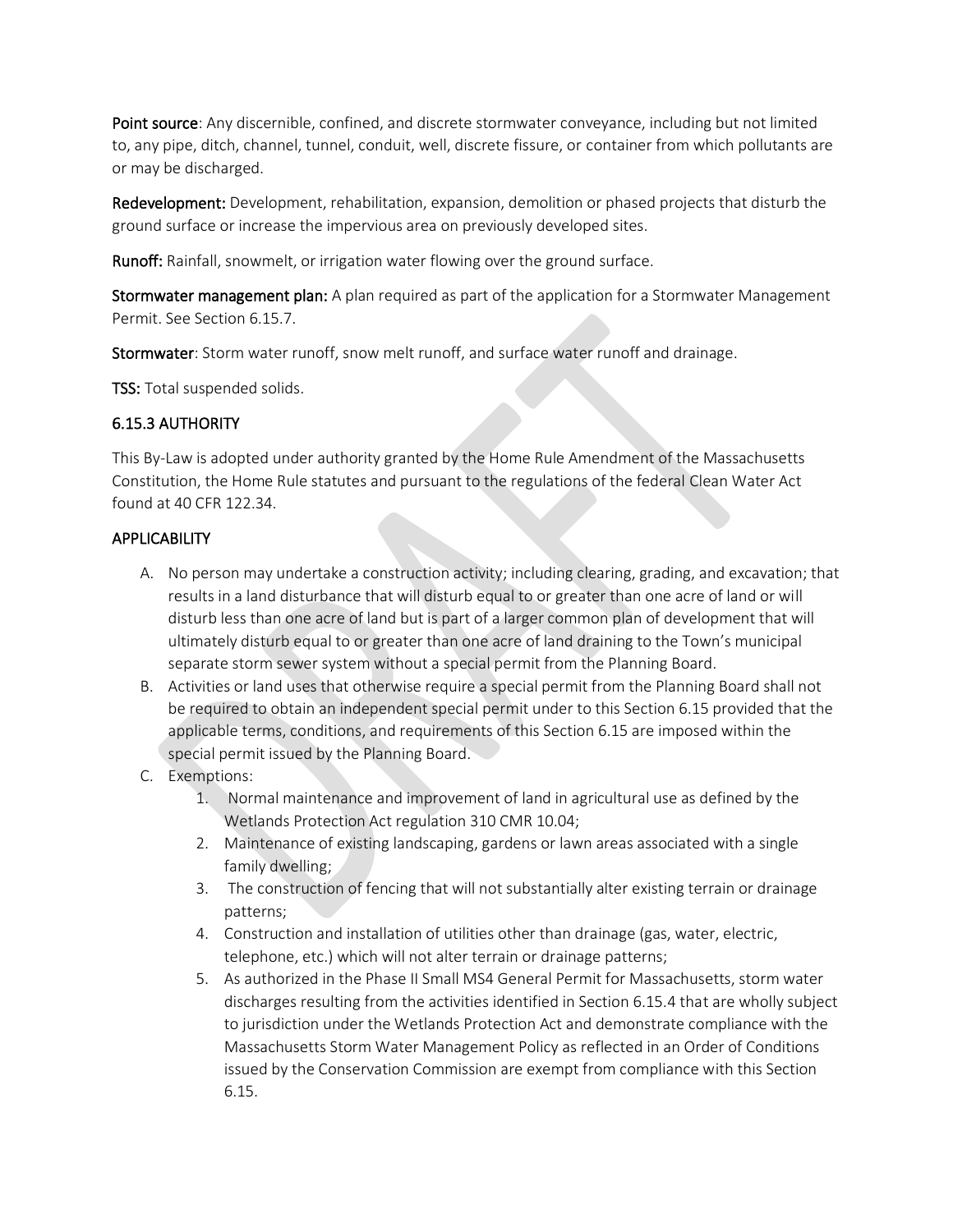6. Large-Scale Ground-Mounted Solar Photovoltaic Installations.

#### ADMINISTRATION

A. The Planning Board shall administer, implement and enforce this By-Law pursuant to G.L. c.40A s.9 and the special permit regulations of the Zoning By-Law.

### PERMITS AND PROCEDURE

- A. Filing Application. The site owner or his agent shall file a completed application package for a Stormwater Management Special Permit (SMSP) as follows: one copy (with the filing fee) with the Town Clerk and ten (10) additional copies with the Planning Board (by delivery with the above copy to the Town Clerk). Permit issuance is required prior to any site altering activity. While the applicant can be a representative, the permittee must be the owner of the site. Each copy of the SMSP Application package shall include:
	- 1. a completed Application Form with original signatures of all owners;
	- 2. a list of abutters, certified by the Assessors Office;
	- 3. the Stormwater Management Plan and project description as specified in Section 6.15.7 of this By-law;
	- 4. the Operation and Maintenance Plan as required by Section 6.15.8 of this ByLaw;
- B. Entry. Filing an application for a special permit grants the Planning Board, or its agent, permission to enter the site to verify the information in the application and to inspect for compliance with the resulting special permit
- C. Other Boards. The applicant for a Stormwater Management Special Permit shall deliver a copy of the application package, within three (3) business days of filing the application with the Planning Board, to each of the Board of Health, Conservation Commission and Department of Public Works, and shall file a certificate of such delivery with the Planning Board.
- D. Fee Structure. The Planning Board is authorized to establish an application form and filing fees, and to retain, at the applicant's expense, Registered Professional Engineers, or other professional consultants, to review and advise the Board on any or all aspects of these plans.
- E. Public Hearing. The Planning Board shall hold a public hearing in accordance with G.L. c.40A ss. 9 and 11.
- F. Actions. The Planning Board's action, rendered in writing, shall consist of either:
	- 1. Approval of the Stormwater Management Special Permit Application based upon determination that the proposed plan meets the Standards in Section 6.15.7 and Section 7.5 of this By-law and will adequately protect the water resources of the Town and is in compliance with the requirements set forth in this Section 6.15;
	- 2. Approval of the Stormwater Management Special Permit Application; subject to any conditions, modifications, or restrictions required by the Planning Board which will ensure that the project meets the Standards in Section 6.15.7 and Section 7.5 of this Bylaw and adequately protects water resources, set forth in this Section 6.15;
	- 3. Disapproval of the Stormwater Management Special Permit Application based upon a determination that the proposed plan, as submitted, does not meet the Standards in Section 6.15.7, Section 7.5 of this By-Law or adequately protects water resources, as required herein.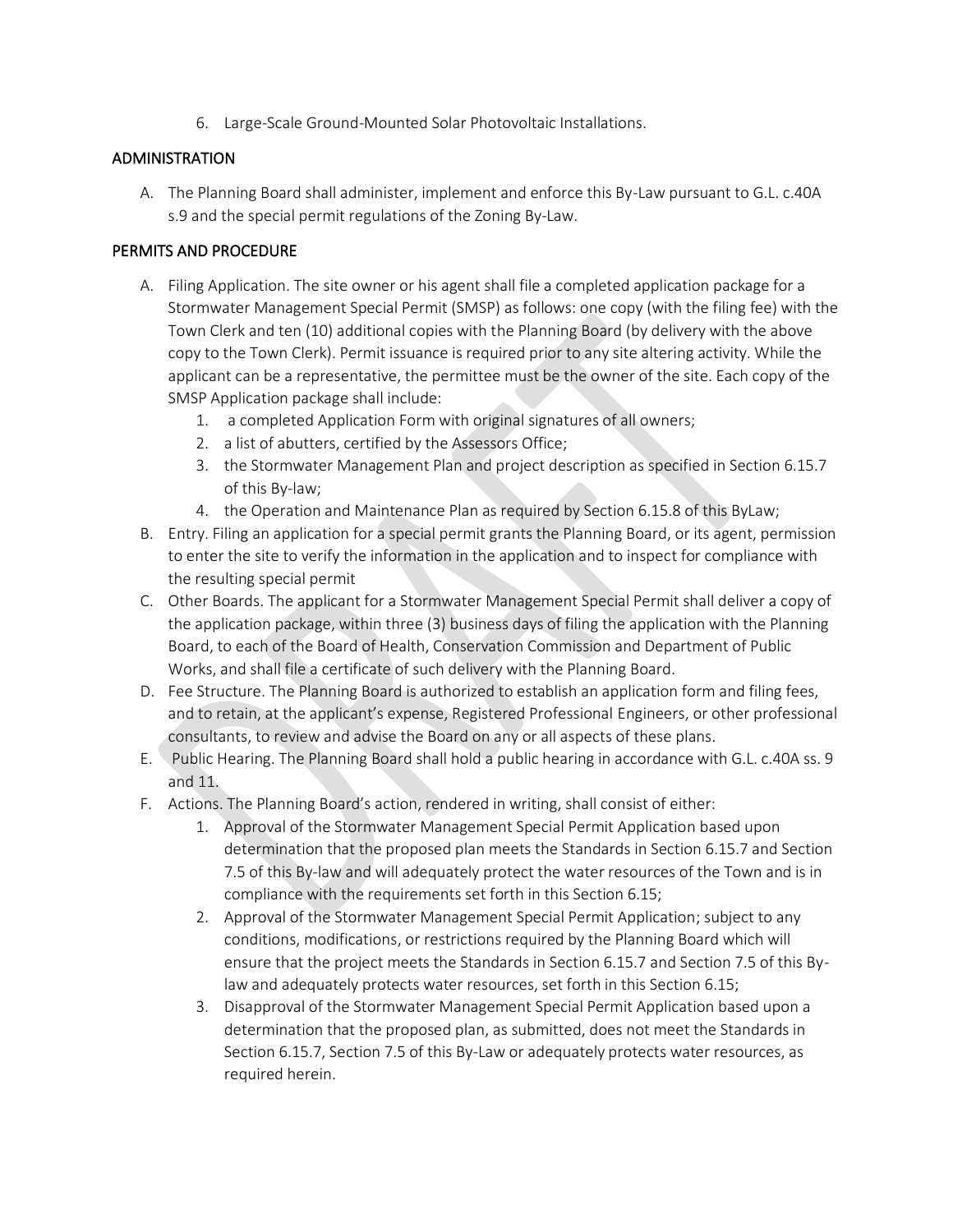4. Project Completion. At completion of the project, the permittee shall submit as-built record drawings of all structural stormwater controls and best management treatment practices required for the site. The as-built drawing shall show deviations from the approved plans, if any, and be certified by a Registered Professional Engineer.

## STORMWATER MANAGEMENT PLAN

- A. The Stormwater Management Plan shall contain sufficient information for the Planning Board to evaluate the environmental impact, effectiveness, and acceptability of the measures proposed by the applicant for reducing adverse impacts from stormwater. The Plan shall be designed to meet the Massachusetts Stormwater Management Standards as set forth in Part B of this section and DEP Stormwater Management Handbook Volumes I and II. The Stormwater Management Plan shall fully describe the project in drawings, and narrative.
- B. The Plan shall include:
	- 1. A locus map;
	- 2. The existing zoning and land use at the site;
	- 3. The proposed land use;
	- 4. The location(s) of existing and proposed easements;
	- 5. The location of existing and proposed utilities;
	- 6. The site's existing and proposed topography with contours at 2-foot intervals;
	- 7. The existing site hydrology;
	- 8. A description and delineation of existing stormwater conveyances, impoundments, and wetlands on or adjacent to the site or into which stormwater flows;
	- 9. A delineation of 100-year flood plains, if applicable;
	- 10. Estimated seasonal high groundwater elevation (November to April) in areas to be used for stormwater retention, detention, or infiltration;
	- 11. The existing and proposed vegetation and ground surfaces with runoff coefficient for each;
	- 12. A drainage area map showing pre-construction and post-construction watershed boundaries, drainage area, and stormwater flow paths;
	- 13. A description and drawings of all components of the proposed drainage system including:
		- a.locations, cross sections, and profiles of all brooks, streams, drainage swales, and their method of stabilization;
		- b.all measures for the detention, retention, or infiltration of water;
		- c. all measures for the protection of water quality;
		- d.the structural details for all components of the proposed drainage systems and stormwater management facilities;
		- e. notes on drawings specifying materials to be used and construction specifications; and
		- f. expected hydrology with supporting calculations.
	- 14. Proposed improvements including location of buildings or other structures, impervious surfaces, and drainage facilities, if applicable;
	- 15. Timing, schedules, and sequence of development including clearing, stripping, rough grading, construction, final grading, and vegetative stabilization;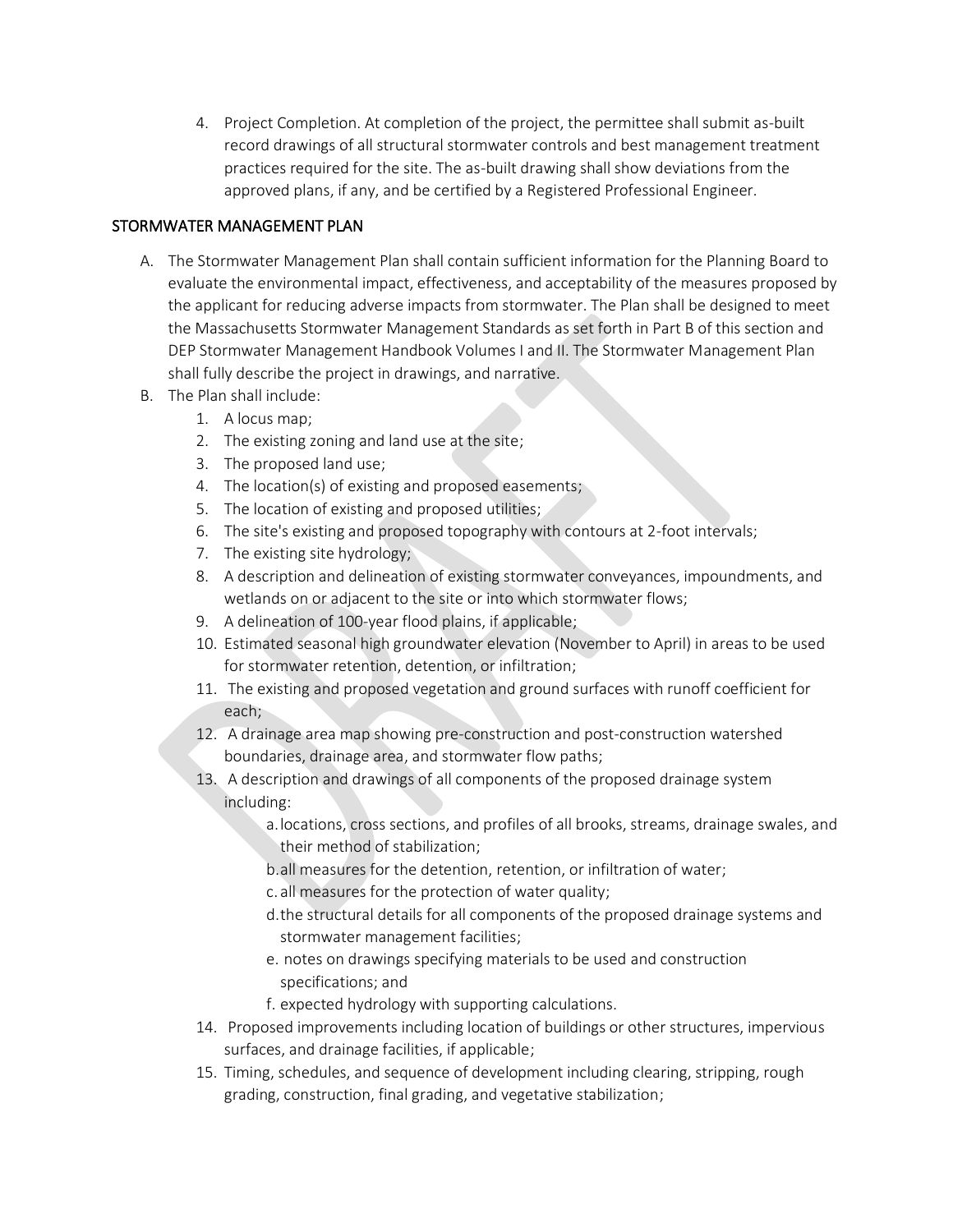- 16. A maintenance schedule for the period of construction; and
- 17. Any other information requested by the Planning Board.
- C. Standards

Projects shall meet the Standards of the Massachusetts Stormwater Management Policy, which are as follows:

- 1. No new stormwater conveyances (e.g. outfalls) may discharge untreated stormwater directly to or cause erosion in wetlands or waters of the Commonwealth.
- 2. Stormwater management systems must be designed so that post-development peak discharge rates do not exceed pre-development peak discharge rates. This Standard may be waived for discharges to land subject to coastal storm flowage as defined in 310 CMR 10.04.
- 3. Loss of annual recharge to groundwater shall be eliminated or minimized with infiltration measures including environmentally sensitive site design, low impact development techniques, stormwater best management practices, and good operation and maintenance. The annual recharge from the post-development site should approximate the annual recharge rate from the pre-development or existing site conditions based on soil types. This Standard is met when the stormwater management system is designed to infiltrate the required recharge volume as determined in accordance with the Massachusetts Stormwater Handbook.
- 4. Stormwater management systems shall be designed to remove 80% of the average annual post-construction load of Total Suspended Solids (TSS). It is presumed that this standard is met when:
	- a. Suitable practices for source control and pollution prevention are in a long-term pollution prevention plan and are thereafter implemented and maintained;
	- b. Structural stormwater management best management practices (BMPs) are sized to capture the required water quality volume determined in accordance with the Massachusetts Stormwater Handbook; and
	- c. Pre-treatment is provided in accordance with the Massachusetts Stormwater Handbook.
- 5. For land uses with higher potential pollutant loads, source control and pollution prevention shall be implemented in accordance with the Massachusetts Stormwater Handbook to eliminate or reduce the discharge of stormwater runoff from such land uses to the maximum extent practicable. If through source control and/or pollution prevention all land uses with higher potential pollutant loads cannot be completely protected from exposure to rain, snow, snow melt, and stormwater runoff; the proponent shall use the specific structural stormwater BMPs determined by the Department to be suitable for such uses as provided in the Massachusetts Stormwater Handbook. Stormwater discharges from land uses with higher potential pollutant loads shall also comply with the requirements of the Massachusetts Clean Waters Act, M.G.L. c. 21, §§ 26-53 and the regulations promulgated thereunder at 314 CMR 3.00, 314 CMR 4.00 and 314 CMR 5.00.
- 6. Stormwater discharges to critical areas within the Zone II or Interim Wellhead Protection Area of a public water supply and stormwater discharges near or to any other critical area require the use of the specific source control and pollution prevention measures and the specific structural stormwater best management practices determined by the Department to be suitable for managing discharges to such areas as provided in the Massachusetts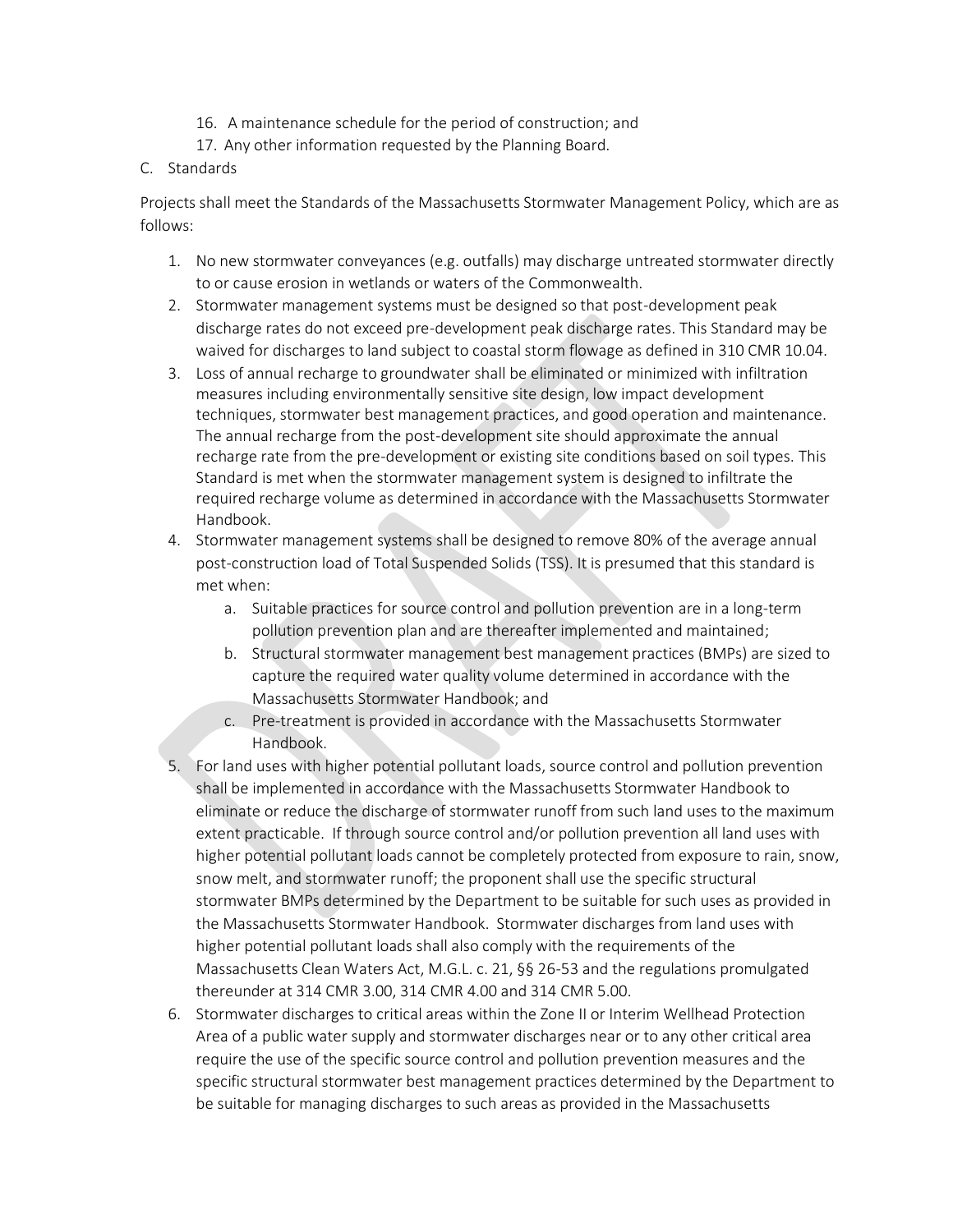Stormwater Handbook. A discharge is near a critical area if there is a strong likelihood of a significant impact occurring to said area, considering site-specific factors. Stormwater discharges to Outstanding Resource Waters and Special Resource Waters shall be removed and set back from the receiving water or wetland and receive the highest and best practical method of treatment. A "storm water discharge" as defined in 314 CMR 3.04(2)(a)1 or (b) to an Outstanding Resource Water or Special Resource Water shall comply with 314 CMR 3.00 and 314 CMR 4.00. Stormwater discharges to a Zone I or Zone A are prohibited unless essential to the operation of a public water supply. Critical areas also include swimming beaches and cold-water fisheries.

- 7. Redevelopment of previously-developed sites must meet the Stormwater Management Standards only to the maximum extent practicable : Standard 2, Standard 3, and the pretreatment and structural best management practice requirements of Standards 4, 5, and 6. Existing stormwater discharges shall comply with Standard 1 only to the maximum extent practicable. A redevelopment project shall also comply with all other requirements of the Stormwater Management Standards and stormwater management systems must be designed to improve existing conditions.
- 8. A plan to control construction-related impacts including erosion, sedimentation and other pollutant sources during construction and land disturbance activities (construction period erosion, sedimentation, and pollution prevention plan) shall be developed and implemented.
- 9. All stormwater management systems must have a long term Operation and Maintenance Plan to ensure that systems function as designed.
- 10. All illicit discharges to the stormwater management system are prohibited.

When one or more of the Standards cannot be met, an applicant may demonstrate that an equivalent level of environmental protection will be provided.

D. Reporting Requirements

The applicant shall prepare and submit semi-annual reports to the Planning Board for the first two (2) years after issuance of the Certificate of Completion, and annual reports thereafter demonstrating compliance with the terms and conditions of the special permit received from the Planning Board.

## OPERATION AND MAINTENANCE PLANS

- A. An Operation and Maintenance Plan (O&M Plan) is required at the time of application for all projects. The O&M Plan shall be designed to ensure that compliance with the Permit, this By-Law and the Massachusetts Surface Water Quality Standards, 314 CMR 4.00 are met in all seasons and throughout the life of the system. The Planning Board shall make the final decision of what maintenance option is appropriate in each situation. The Planning Board will consider natural features, proximity of site to water bodies and wetlands, extent of impervious surfaces, size of the site, the types of stormwater management structures, and potential need for ongoing maintenance activities when making this decision. The O&M Plan shall remain on file with the Planning Board and shall be an ongoing requirement. The O&M Plan shall include:
	- 1. The name(s) of the owner(s) for all components of the system;
	- 2. Maintenance agreements that specify: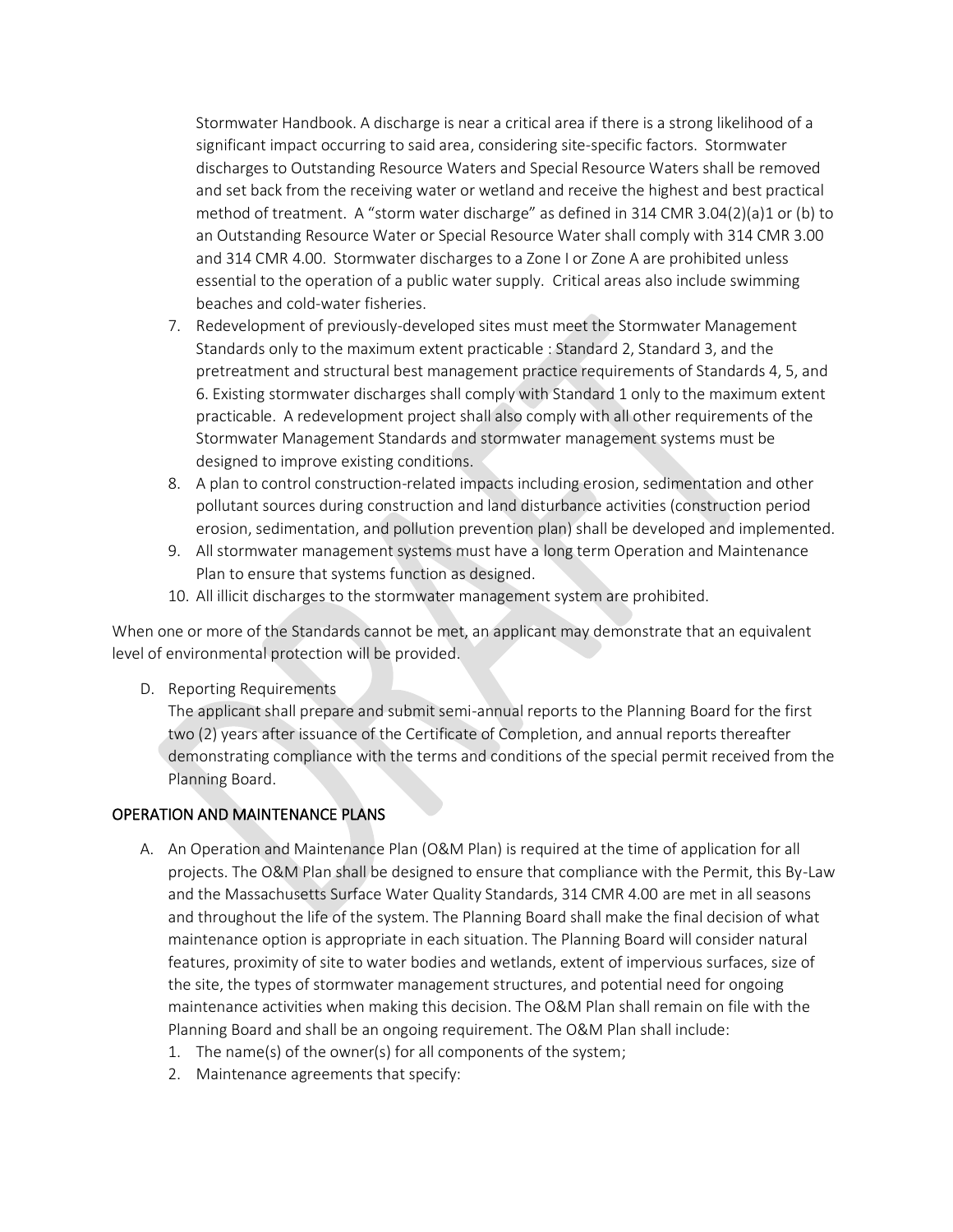- a. The names and addresses of the person(s) responsible for operation and maintenance;
- b. The person(s) responsible for financing maintenance and emergency repairs;
- c. A Maintenance Schedule for all drainage structures including swales and ponds;
- d. A list of easements with the purpose and location of each; and
- e. The signature(s) of the owner(s).
- 3. Stormwater Management Easement(s):
	- a. Stormwater management easements shall be provided by the property owner(s) as necessary for:
		- i. access for facility inspections and maintenance;
		- ii. preservation of stormwater runoff conveyance, infiltration, and detention areas and facilities, including flood routes for the 100- year storm event; and
		- iii. direct maintenance access by heavy equipment to structures requiring regular cleanout.
	- b. The purpose of each easement shall be specified in the maintenance agreement signed by the property owner(s);
	- c. Stormwater management easements are required for all areas used for off-site stormwater control unless a waiver is granted by the Planning Board;
	- d. Easements shall be recorded with the Essex County South Registry of Deeds prior to issuance of a Certificate of Completion by the Planning Board;
	- e. Changes to Operation and Maintenance Plans;
	- f. The owner(s) of the stormwater management system must notify the Planning Board of changes in ownership or assignment of financial responsibility.
- B. The maintenance schedule in the Maintenance Agreement may be amended to achieve the purposes of this by-law by mutual agreement of the Planning Board and the Responsible Parties. Amendments must be in writing and signed by all Responsible Parties. Responsible Parties shall include owner(s), persons with financial responsibility, and persons with operational responsibility.

# SURETY

A. The Planning Board may require the permittee to post a surety bond, irrevocable letter of credit, cash, or other acceptable security before the start of land disturbance or construction activity. The bond shall be in an amount deemed sufficient by the Planning Board to ensure that the work will be completed in accordance with the permit. If the project is phased, the Planning Board may release part of the bond as each phase is completed in compliance with the permit, but the bond may not be fully released until the Board has received the final inspection report as required below and has issued a Certificate of Completion. Where the applicant is simultaneously seeking approval from the Planning Board pursuant to the Subdivision Control Law, the performance bond provisions of G.L. c.41 s.81-U shall supersede the requirements of Section 6.15.9 provided that, in the opinion of the Planning Board, the performance bond so executed includes sufficient protections to the Town for work to be completed pursuant to this Section 6.15.

## **INSPECTIONS**

The Planning Board's representative shall inspect the site at the following stages: